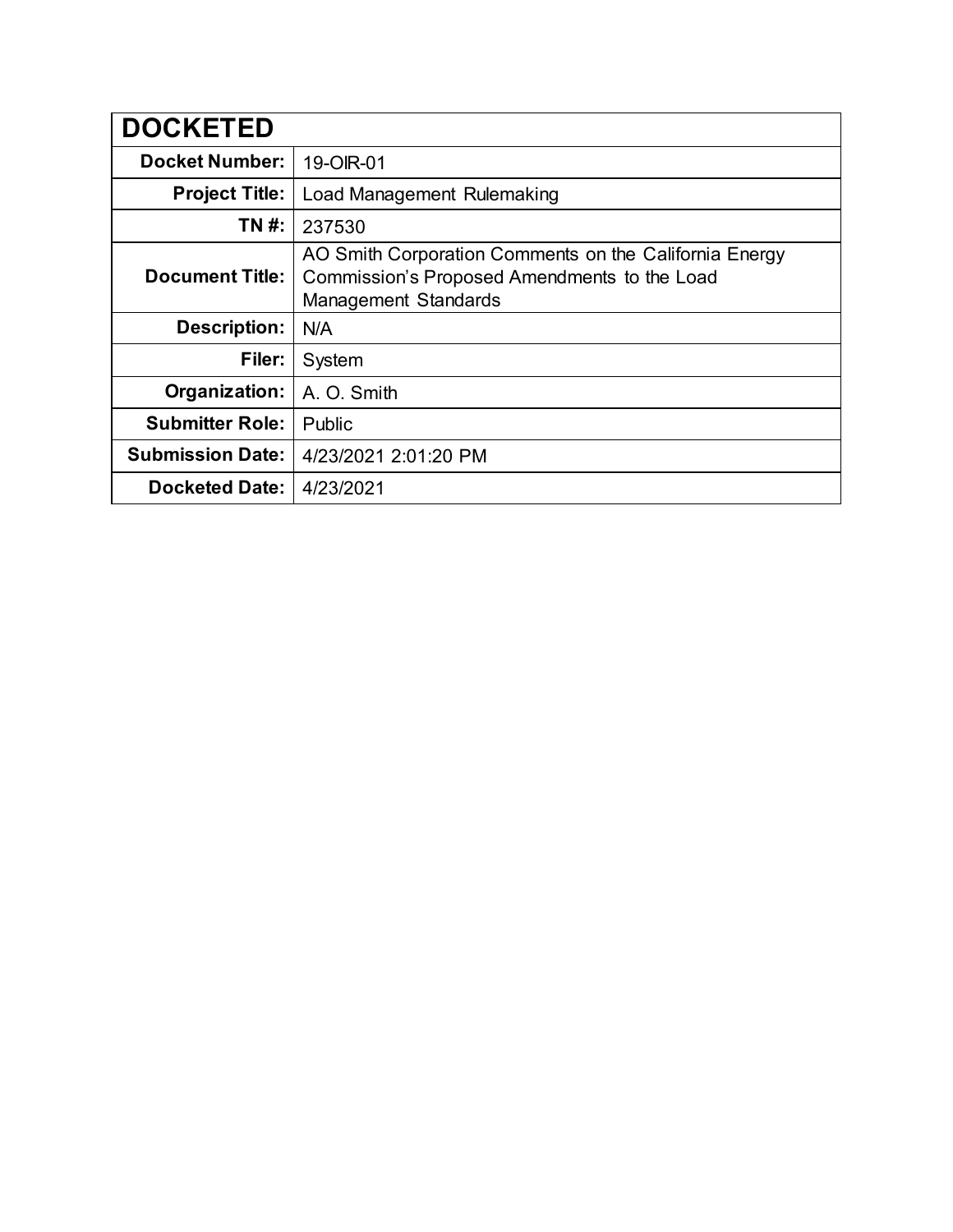Comment Received From: A. O. Smith Submitted On: 4/23/2021 Docket Number: 19-OIR-01

## AO Smith Corporation Comments on the California Energy Commission's Proposed Amendments to the Load Management **Standards**

These comments are submitted by the A.O. Smith Corporation ("A.O. Smith―) in response to the proposed amendments to the load management standards presented by the California Energy Commission (CEC) at a public webinar held on April 12, 2021. Senate Bill 49 (SB 49, Skinner, Chapter 697, Statutes of 2019) gives CEC the authority to set flexible demand appliance standards and labeling requirements after going through the rulemaking process and meeting the statutory criteria. A. O. Smith's comments focus on the proposed requirements on utilities to help support water heaters, both residential and commercial, and their role as flexible demand appliances.

Additional submitted attachment is included below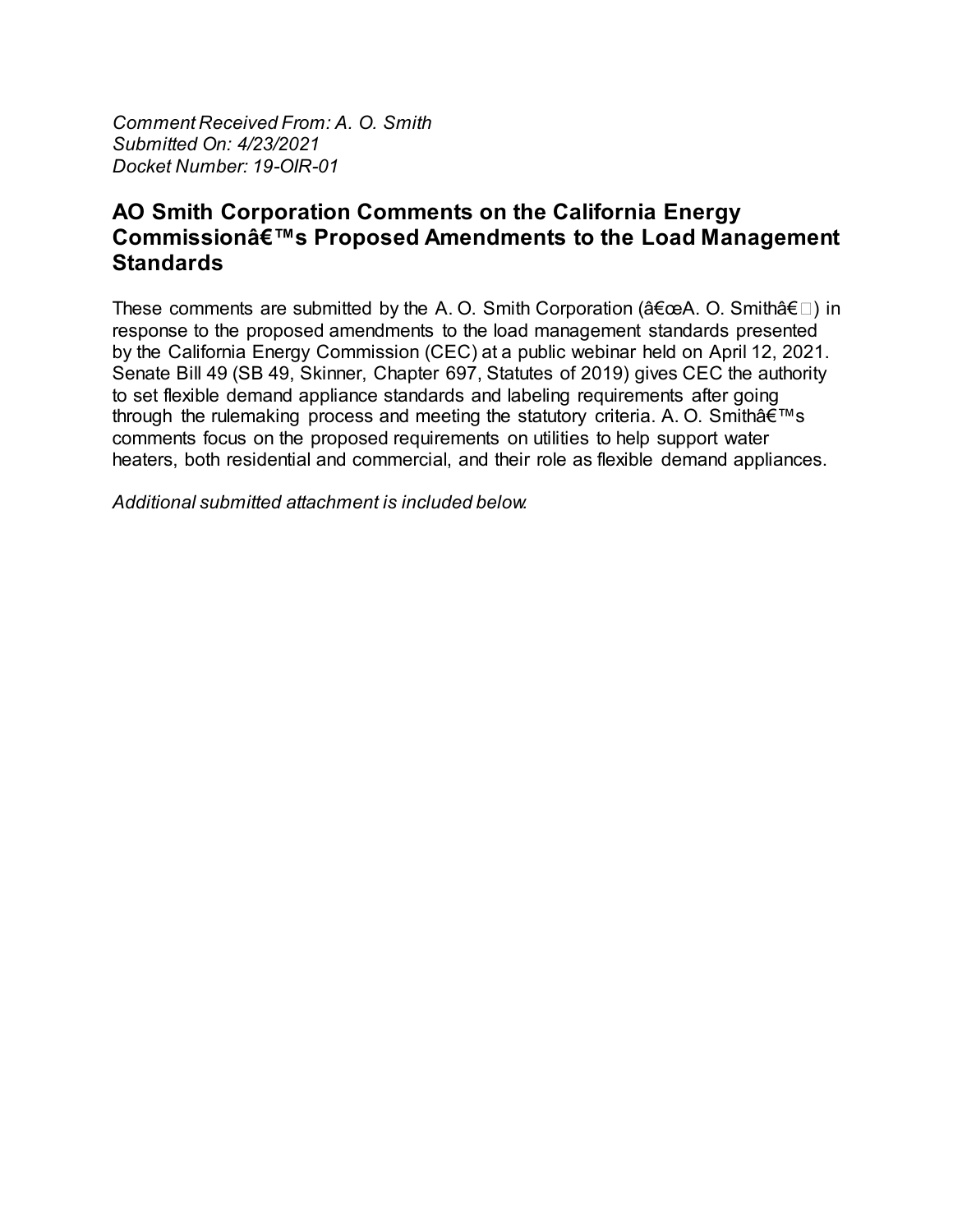

April 23, 2021

Commissioner J. Andrew McAllister, Ph.D. Dr. Karen Herter California Energy Commission Dockets Office, MS-4 Re: 19-OIR-01 1516 Ninth Street Sacramento, California 95814

Re: A. O. Smith Corporation Comments on the California Energy Commission's Proposed Amendments to the Load Management Standards (Docket # 19-OIR-01)

Dear Commissioner McAllister, Dr. Herter, and California Energy Commission Staff,

These comments are submitted by the A. O. Smith Corporation ("A. O. Smith") in response to the proposed amendments to the load management standards presented by the California Energy Commission (CEC) at a public webinar held on April 12, 2021. Senate Bill 49 (SB 49, Skinner, Chapter 697, Statutes of 2019) gives CEC the authority to set flexible demand appliance standards and labeling requirements after going through the rulemaking process and meeting the statutory criteria. A. O. Smith's comments focus on the proposed requirements on utilities to help support water heaters, both residential and commercial, and their role as flexible demand appliances.

A. O. Smith Corporation, with global headquarters in Milwaukee, Wisconsin, applies technology and energy-efficient solutions to products manufactured and marketed worldwide. Listed on the New York Stock Exchange (NYSE), the company is one of the world's leading manufacturers of residential and commercial water heating equipment and boilers, as well as a manufacturer of water treatment and air purification products.

## **Water Heating as a Flexible Demand Appliance**

Heat pump water heaters and electric water heaters offer a natural ability to provide forms of thermal storage serving as a battery for the grid in both residential and commercial applications. Flexible demand water heaters are conventional electric or heat pump water heaters that have additional controls that simply allow the utility or third-party aggregator to control their energy use during the course of the day. Within a given local territory, a fleet of water heaters can be controlled to be a flexible energy storage system that can adjust the load on the grid. Given that every home in the state has a water heater, smart water heaters can play a key role in load management within the built environment and A. O. Smith